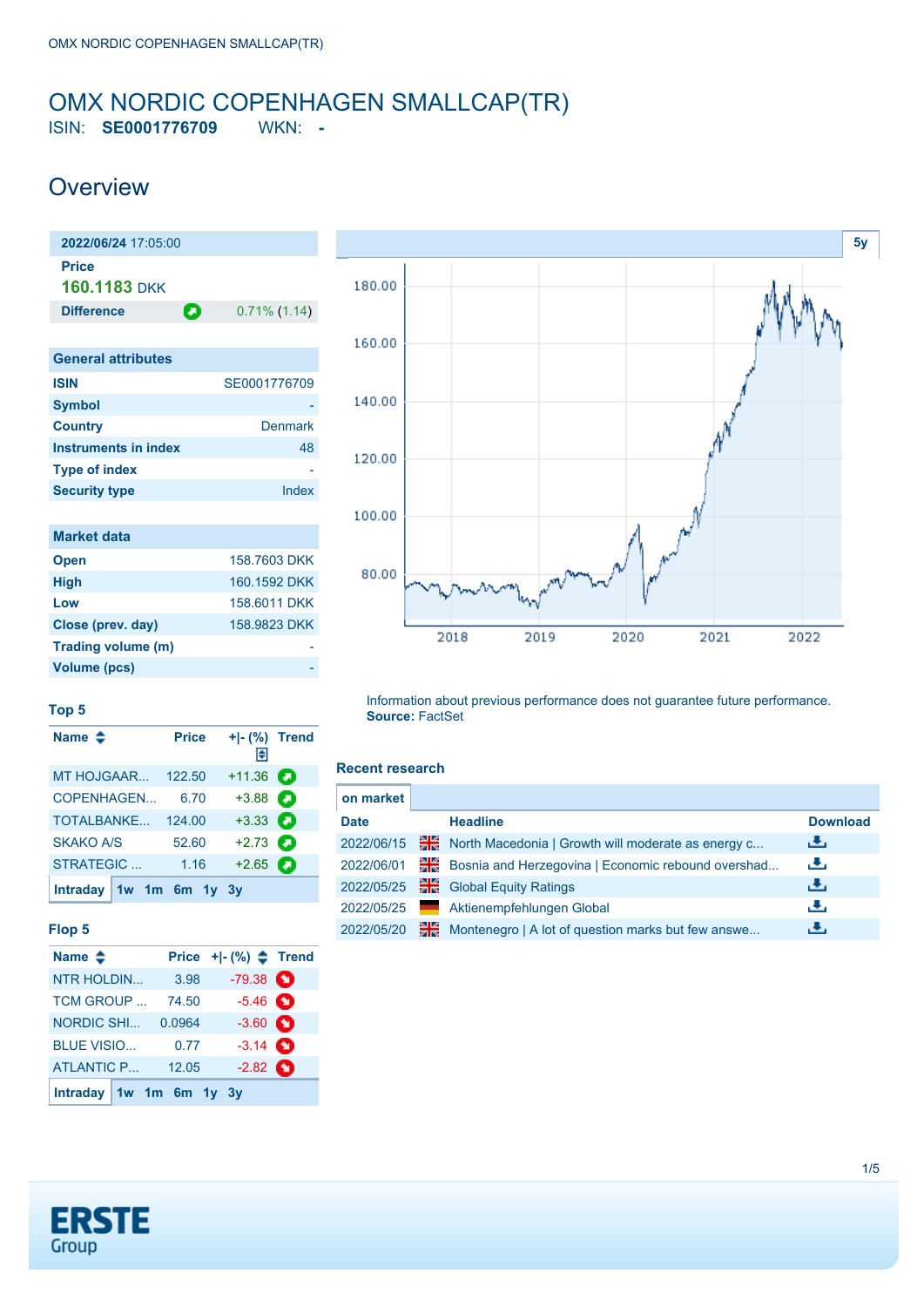| <b>Futures and Options</b> |  |
|----------------------------|--|
| <b>Related Futures</b>     |  |
| <b>Related Options</b>     |  |

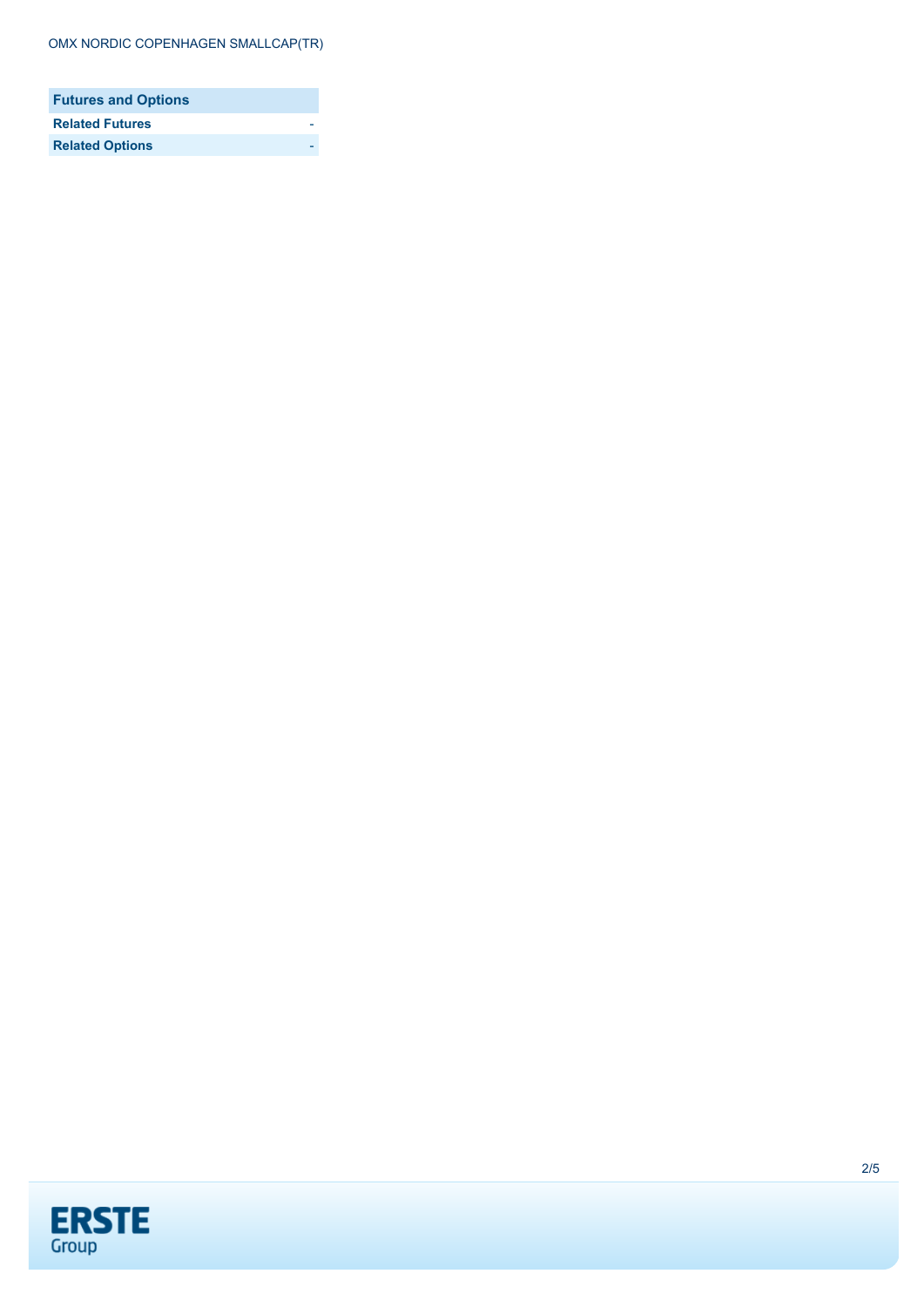### **Details**

**2022/06/24** 17:05:00 **Price 160.1183** DKK

**Difference 0.71% (1.14)** 

| <b>General attributes</b> |              |
|---------------------------|--------------|
| <b>ISIN</b>               | SE0001776709 |
| <b>Symbol</b>             |              |
| <b>Country</b>            | Denmark      |
| <b>Security type</b>      | Index        |
| Instruments in index      | 48           |

| <b>Market data</b> |              |
|--------------------|--------------|
| <b>Open</b>        | 158.7603 DKK |
| <b>High</b>        | 160 1592 DKK |
| Low                | 158,6011 DKK |
| Close (prev. day)  | 158,9823 DKK |
| Trading volume (m) |              |
| Volume (pcs)       |              |

#### **Performance and Risk**

|                   | 6m       | 1v       | 3v         |
|-------------------|----------|----------|------------|
| Perf $(\%)$       | $-4.55%$ | $+5.32%$ | $+100.04%$ |
| Perf (abs.)       | $-7.63$  | $+8.08$  | $+80.08$   |
| <b>Beta</b>       |          |          |            |
| <b>Volatility</b> | 13.38    | 17.29    | 17.30      |



Information about previous performance does not guarantee future performance. **Source:** FactSet

| <b>Price data</b>                           |                           |
|---------------------------------------------|---------------------------|
| Ø price 5 days   Ø volume 5 days (pcs.)     | 159.5926 DKK (0)          |
| Ø price 30 days   Ø volume 30 days (pcs.)   | 163.9846 DKK (0)          |
| Ø price 100 days   Ø volume 100 days (pcs.) | 167.0518 DKK (0)          |
| Ø price 250 days   Ø volume 250 days (pcs.) | 169.3899 DKK (0)          |
| <b>YTD High   date</b>                      | 178.4890 DKK (2022/01/14) |
| <b>YTD Low   date</b>                       | 156.9126 DKK (2022/06/17) |
| 52 Weeks High   date                        | 184.3835 DKK (2021/11/12) |
| 52 Weeks Low   date                         | 151.7282 DKK (2021/06/25) |

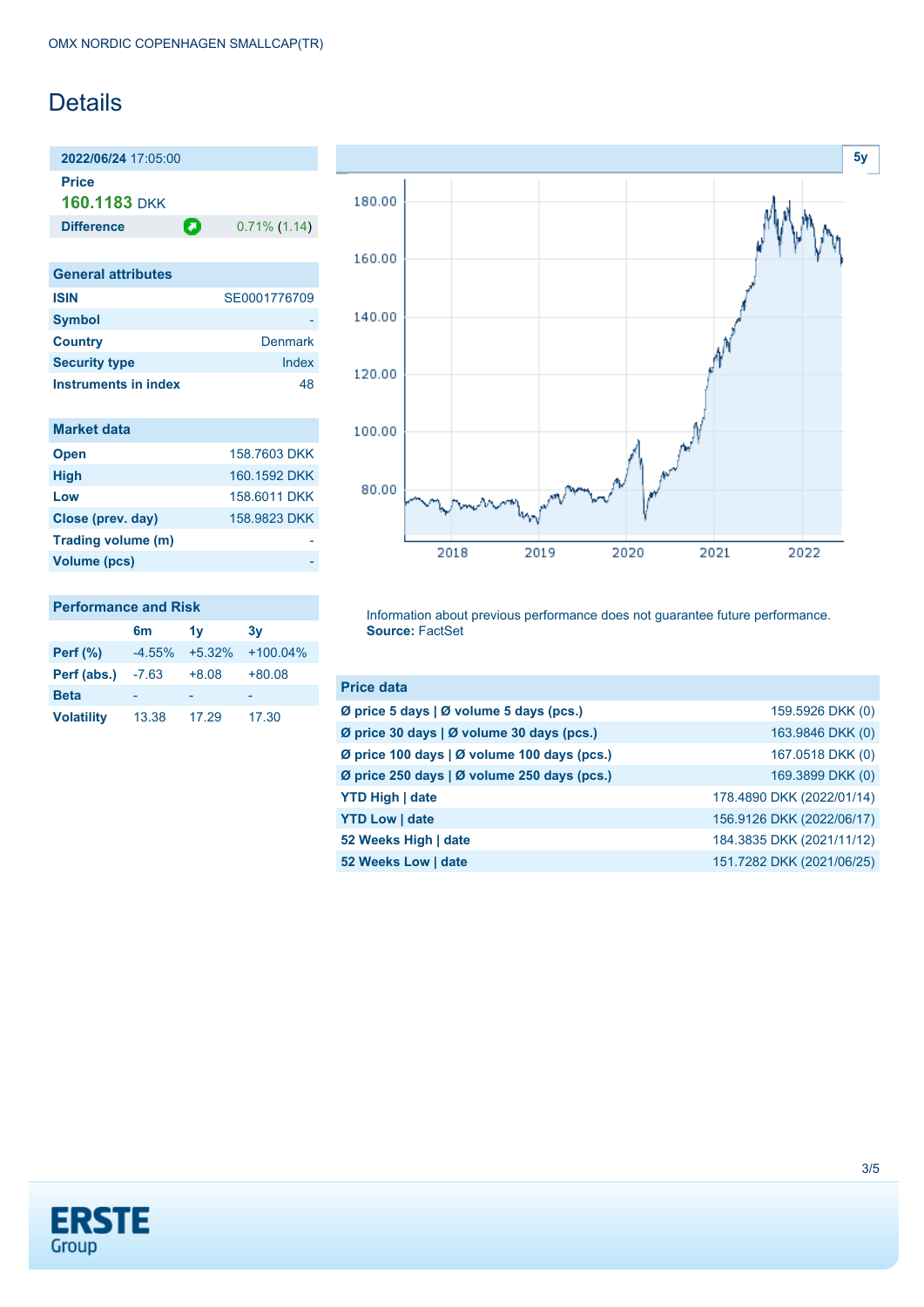## **Composition**

| Name $\triangle$<br><b>ISIN</b>                      | <b>Price</b> | Diff % $\triangleq$<br>Diff $+/-$ | Performance $\clubsuit$ | <b>Date</b><br><b>Time</b> | Turnover Pc. ♦<br>Turnover Money $\div$ |
|------------------------------------------------------|--------------|-----------------------------------|-------------------------|----------------------------|-----------------------------------------|
| AALBORG BOLDSPILKLUB A/S<br>DK0060868966             | 40.40        | $-0.98%$<br>$-0.40$               |                         | 22/06/24<br>13:37:16       | 483<br>19,607.20                        |
| <b>AGAT EJENDOMME A/S</b><br>DK0010258995            | 2.05         | 0.49%<br>0.01                     |                         | 22/06/24<br>16:59:44       | 34,731<br>69,148.68                     |
| <b>AGF A/S CLASS B</b><br>DK0010263722               | 0.514        | 0.39%<br>0.00                     |                         | 22/06/24<br>16:41:47       | 41,772<br>21,898.81                     |
| <b>ATLANTIC PETROLEUM P/F</b><br>FO000A0DN9X4        | 12.05        | $-2.82%$<br>$-0.35$               |                         | 22/06/24<br>16:59:36       | 20,728<br>242,034.35                    |
| <b>BIOPORTO A/S</b><br>DK0011048619                  | 1.144        | 1.06%<br>0.01                     |                         | 22/06/24<br>16:13:41       | 101,296<br>116,817.55                   |
| <b>BLUE VISION A/S 'A'</b><br>DK0061155009           | 0.77         | $-3.14%$<br>$-0.03$               |                         | 22/06/24<br>12:11:16       | 245<br>188.65                           |
| <b>BRD. KLEE B A/S</b><br>DK0010129089               | 3,640.00     | 0.55%<br>20.00                    |                         | 22/06/22<br>15:20:05       | $\overline{2}$<br>7,280.00              |
| BRØNDBYERNES IF FODBOLD A<br>DK0010247956            | 0.618        | 1.31%<br>0.01                     |                         | 22/06/24<br>16:53:21       | 269,773<br>165,098.38                   |
| <b>CEMAT A/S</b><br>DK0010271584                     | 0.81         | $0.00\%$<br>0.00                  |                         | 22/06/24<br>14:02:23       | 6,940<br>5,658.52                       |
| <b>COPENHAGEN CAPITAL A/S</b><br>DK0060093607        | 6.70         | 3.88%<br>0.25                     |                         | 22/06/24<br>15:46:33       | 11,775<br>77,510.15                     |
| <b>DANTAX A/S</b><br>DK0015205637                    | 432.00       | $0.00\%$<br>0.00                  |                         | 22/06/22<br>15:36:20       | 30<br>12,734.00                         |
| <b>DJURSLANDS BANK A/S</b><br>DK0060136273           | 334.00       | 0.00%<br>0.00                     |                         | 22/06/24<br>10:45:00       | 44<br>14,640.00                         |
| <b>EAC INVEST A/S</b><br>DK0061277894                | 11,500.00    | $-0.86%$<br>$-100.00$             |                         | 22/06/20<br>09:00:02       | $\mathbf{1}$<br>11,500.00               |
| <b>FAST EJENDOM DANMARK A/S</b><br>DK0060522746      | 137.00       | $-2.14%$<br>$-3.00$               |                         | 22/06/24<br>11:37:24       | 98<br>13,426.00                         |
| <b>FIRSTFARMS A/S</b><br>DK0060056166                | 81.60        | 0.74%<br>0.60                     |                         | 22/06/24<br>16:53:08       | 5,366<br>436,899.40                     |
| <b>FYNSKE BANK A/S</b><br>DK0060520377               | 126.00       | $0.00\%$<br>0.00                  |                         | 22/06/24<br>12:16:56       | 473<br>59,614.00                        |
| <b>GERMAN HIGH STREET PROPER</b><br>DK0060093524     | 144.00       | 0.00%<br>0.00                     |                         | 22/06/17<br>15:22:12       | 33<br>4,752.00                          |
| <b>GLUNZ &amp; JENSEN HOLDING A/</b><br>DK0010249309 | 82.50        | $-0.60%$<br>$-0.50$               |                         | 22/06/20<br>12:49:54       | 12<br>990.00                            |
| <b>GREENMOBILITY A/S</b><br>DK0060817898             | 74.60        | $-1.84%$<br>$-1.40$               |                         | 22/06/24<br>16:54:45       | 809<br>60,603.60                        |
| <b>GRØNLANDSBANKEN A/S</b><br>DK0010230630           | 615.00       | 0.82%<br>5.00                     |                         | 22/06/24<br>13:45:27       | 15 <sub>1</sub><br>9,225.00             |
| <b>HARBOES BRYGGERI B A/S</b><br>DK0060014751        | 72.60        | 0.55%<br>0.40                     |                         | 22/06/24<br>15:44:53       | 5<br>363.00                             |
| <b>HVIDBJERG BANK A/S</b><br>DK0060135978            | 105.00       | $-0.94%$<br>$-1.00$               |                         | 22/06/24<br>16:59:38       | 55<br>5,715.00                          |
| <b>INTERMAIL B A/S</b><br>DK0010212224               | 12.30        | 0.82%<br>0.10                     |                         | 22/06/24<br>15:06:02       | 150<br>1,829.40                         |
| <b>KREDITBANKEN A/S</b><br>DK0010253764              | 4,200.00     | 0.48%<br>20.00                    |                         | 22/06/24<br>16:48:48       | $\overline{4}$<br>16,800.00             |
| <b>LOLLANDS BANK A/S</b><br>DK0060000107             | 586.00       | $-2.33%$<br>$-14.00$              |                         | 22/06/24<br>15:56:31       | 161<br>95,284.00                        |